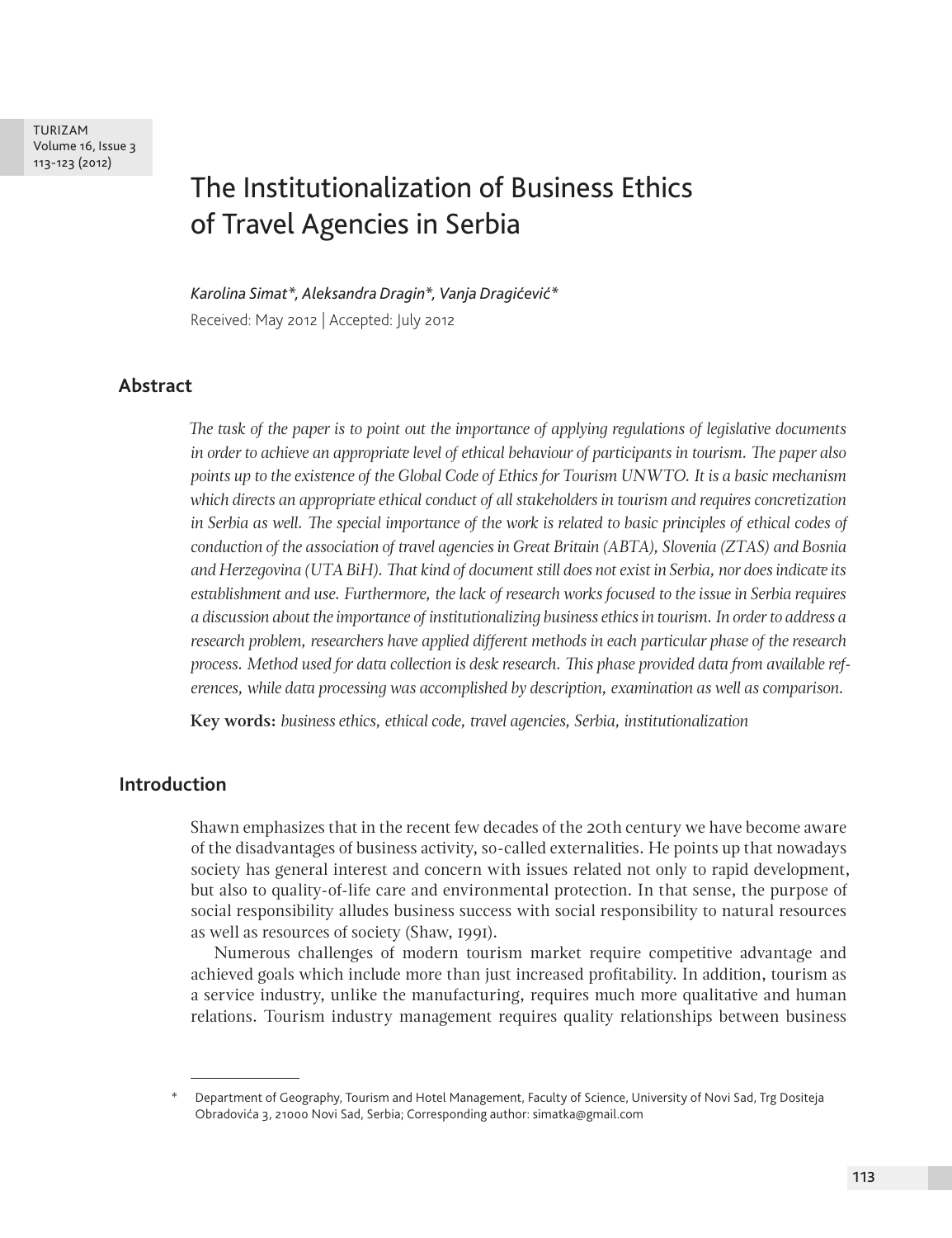partners and relates to the social environment in which the industry operates as well as appropriate care for the natural environment. Such relationships are established in the rules of law, but they also have an ethical dimension.

In that sense, travel agencies are required to base their business on the principles of the code of ethics. Further concretization of these principles requests ethical awareness as well as ethical philosophy of an organization that essentially accepts the compatibility between profit and morality. All these issues resulted in an idea to write this paper with the aim of analyzing the basic documents which set out standards of business travel agencies in Serbia. The focus will be on legislative documents which impose ethical and legal aspects of travel agencies business in Serbia and conduct its control. This research points out the importance of applying the regulations of such documents in order to achieve an appropriate level of ethical conduct of participants in tourism, which is essential for efficient operation of tourism market in Serbia and its integration into the international.

#### **Literature review**

Efforts to incorporate ethics into business to attain ethical employee decision making and behaviour are not recent phenomena. The history of business ethics goes back to the origin of business, again taken in a broad sense, meaning commercial exchanges and later meaning economic systems as well. In particular, the injunctions to truthfulness and honesty or the prohibition against theft and envy are directly applicable. Sense of ethics in business is simply the application of everyday moral or ethical norms to business (De George, 1987). Although the point of right action is based on ethical principles, at the global level it gains a new meaning and greater importance. It was collaboration of ethics and economics that developed scientific discipline of business ethics in the 20th century. Academic instruction explicitly devoted to the relationship between ethics and commerce can be found in U.S. business schools as early as the first three decades of the 20th century, particularly in Catholic colleges and universities. The idea of ethics in business continues until the present day. Business ethics as an academic field emerged in the 1970s. Prior to this time, there had been a handful of courses called by that name; and a few figures, such as Raymond Baumhart (Baumhart, 1961), who dealt with ethics and business. Norman Bowie dates the birth of business ethics as November 1974, with the first conference in business ethics, which was held at the University of Kansas, and which resulted in the first anthology used in the new courses that started popping up thereafter in business ethics. In 1979 three anthologies in business ethics appeared: Tom Beauchamp and Norman Bowie, *Ethical Theory and Business*; Thomas Donaldson and Patricia Werhane, *Ethical Issues in Business: A Philosophical Approach*; and Vincent Barry, *Moral Issues in Business*. In 1982 the first single-authored books in the field appeared: Richard De George, *Business Ethics*; and Manuel G. Velasquez, *Business Ethics: Concepts and Cases*. In recent decades this issue has been encouraged wider public interest. This is supported by a number of scientists dealing with this subject in the past three decades, who also perceive business ethics from different aspects. Among them are: Daft, 2006; Crane and Matten, 2004; Karpati, 2001; Trevino and Nelson, 1999; Nordstrom and Ridderstral, 1999; Stark, 1998; Connock and Johns, 1995; Shaw, 1991; Thompson et al., 1990. About business ethics in terms of product quality and service speaks Fisher, 2003; Orme and Ashton, 2003; Hall, 1992; Goldman, 1980. Weeden (2002) recognizes the importance of ethics as the primary competitive advantage in tourism.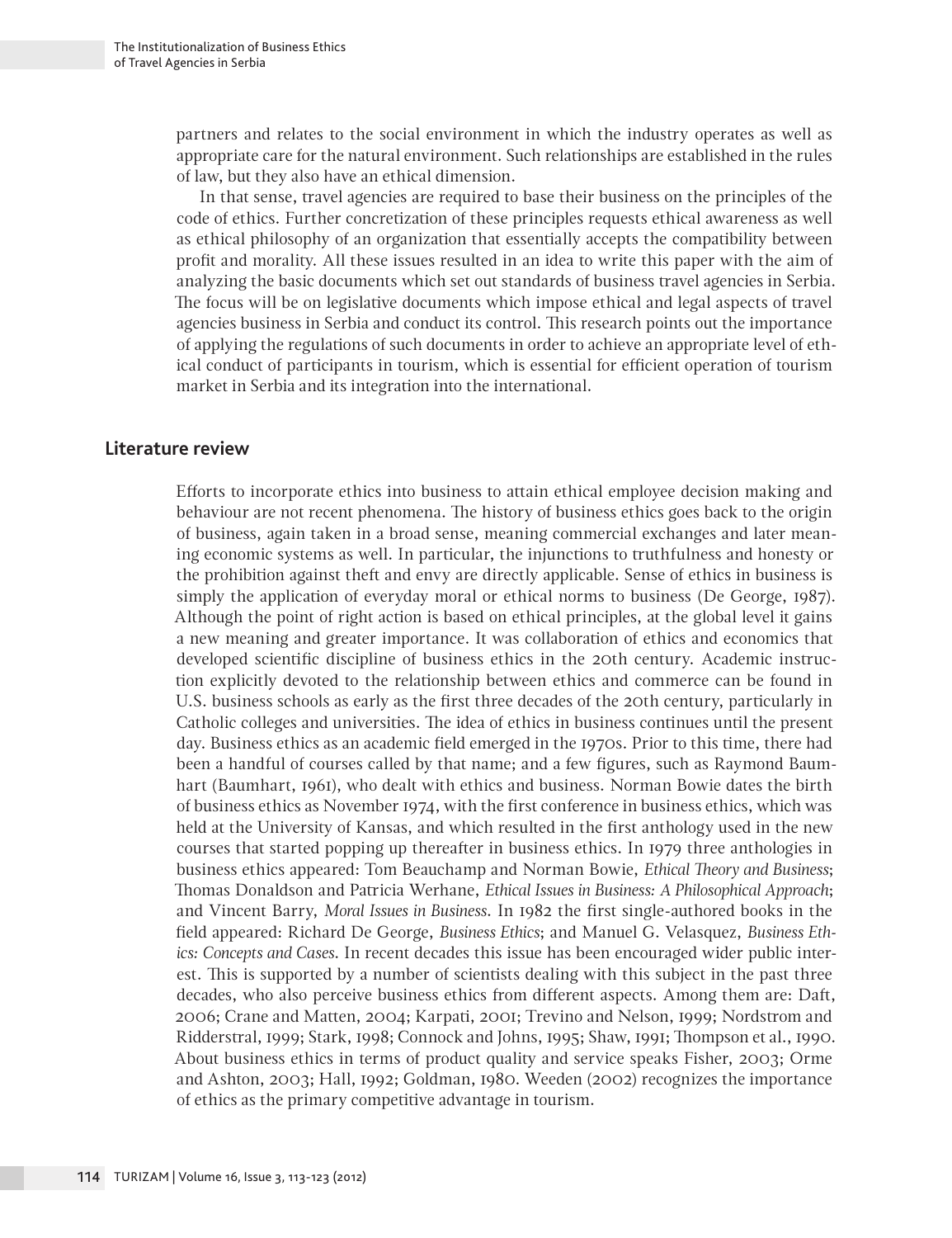It was only the beginning of the 21st century when issues of business ethics step-bystep took its place in Serbian literature. However, there are still a small number of authors in Serbia dealing with this topic (Subotic, 2009; Elakovic, 2008; Aleksic, 2007; Minic, 2004; Bebek and Kolumbic, 2003; Rakas, 2001). They talk about ethics in business mainly through the philosophical debate about the concept. The lack of practical approach to the problem area may be one reason why ethics has very slow practical application in domestic companies in Serbia. Minic (2004) analyses ethical dimension of business in transition, while only some authors (Dujanic, 2003; Maric and Lekovic, 2009) perceive business ethics in the function of management. Maric and Lekovic (2009) talk about this concept in a broader context considering the impact of institutionalization of ethics in business management systems. In addition, national scientific community devotes an insignificant consideration to business ethics in tourism. Based on international literature, business ethics in tourism is usually mentioned in the context of mechanism for improving the service quality (Ajanovic, 2010). However, the issue of business ethics, particularly in travel agency business still hasn't got an appropriate attention. This is supported by both insufficient domestic and foreign literature on the subject, and the lack of systematic approaches to studying. Furthermore, we are very often witnesses to scandals at travel agencies in Serbia which are consequences of unethical practice in the first place. Pioneering research on the subject of business ethics, which had been done in June 2011 in tourism organizations in Novi Sad (Jovicic et al., 2011) has promised a "new era" of scientific approach to this issue in Serbia and its practical application in the business structures of tourism industry in Serbia.

### **The importance of institutionalizing business ethics of tourism**

The phrase "institutionalization of ethics into business" was originally developed in a corporate case study by Theodore V. Purcell and James Weber (1979), and through articles written by both researchers (Purcell, 1977; Weber, 1981). According to Weber, institutionalization ethics means: "... integrating ethics into all daily decision making and work practices for all employees" (1981:47). During the next decade, the phrase "institutionalizing ethics" became a code-word and referent point for much of the applied business ethics research that followed. Institutionalization of business ethics refers to the methods that establish and maintain ethical standards of behaviour in business.

It is important to remember that tourism movements cause cultural contact and, therefore, face the ethical values of two or even more cultures. Some custom may be considered as a moral and ethical in one society at one time but wrong at another time or in another society, as people within the same society at the same time differ in their moral beliefs and standards of value. This is supported by data of the World Tourism Organization to the United Nations (UNWTO) in 2010. According to them, there were recorded 940 million international tourist arrivals, while revenue from international tourism recorded 919 billion U.S. dollars. In addition to the major impact on the global economy, it is ethnic, cultural, social, psychological and environmental dimension as well as its treatment on a variety of commercial and non-profit organizations that determines tourism as a unique phenomenon. Heterogeneity and complexity of tourism industry created a necessity of defining basic ethical principles of all stakeholders. This had resulted with the adoption of the Global Cod of Ethic for Tourism by the General Assembly of the UNWTO in Santiago in 1999. Although not legally binding, the Cod features a voluntary implementation mechanism through its recogni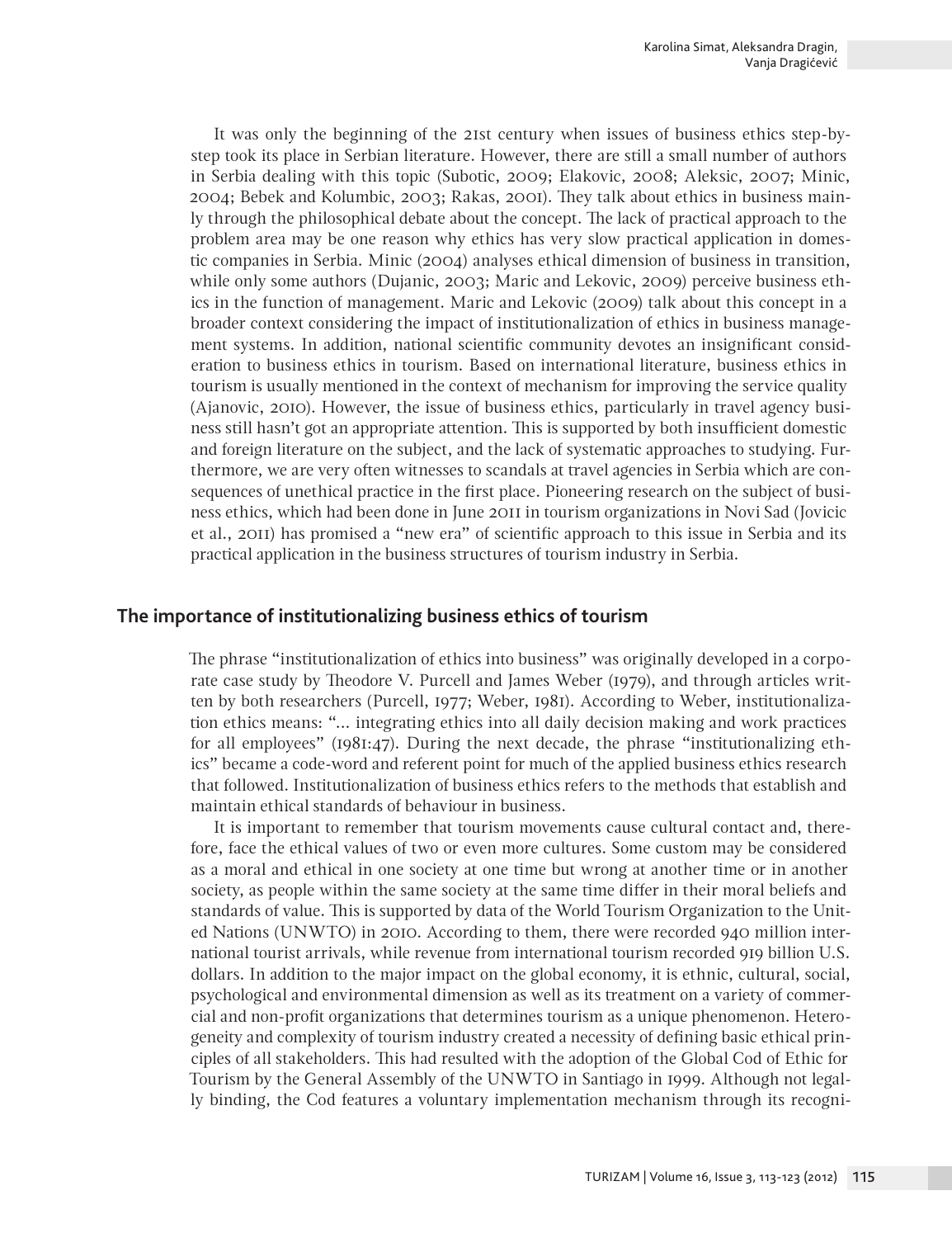tion of the role of the World Committee on Tourism Ethics (WCTE), to which stakeholders may refer matters concerning the application and interpretation of the document. The Code's ten principles, amply cover the economic, social, cultural and environmental components of travel and tourism (www.world-tourism.org/projects/ethics/principles):

- • Tourism's contribution to mutual understanding and respect between peoples and societies.
- • Tourism as a vehicle for individual and collective fulfilment,
- • Tourism, a factor of sustainable development,
- • Tourism, a user of the cultural heritage of mankind and contributor to its enhancement,
- • Tourism, a beneficial activity for host countries and communities,
- Obligations of stakeholders in tourism development,
- • Right to tourism,
- • Liberty of tourist movements,
- • Rights of the workers and entrepreneurs in the tourism industry,
- • Implementation of the principles of the Global Code of Ethics for Tourism.

The importance of the Code implementation is supported by numerous events worldwide dealing with the topic in order to draw an attention and educate many actors, including primarily public (http://ethics.unwto.org/en/event/regional-seminar-americas-ethics-andtourism; http://ethics.unwto.org/en/ethicsandtourismconference2011).

### **Travel agencies in Serbia and institutionalizing business ethics**

Ethical conduct of travel agencies in business activities in Serbia is based on respect of laws, regulations and other rules as well as business partnerships contracts. Law on Tourism of the Republic of Serbia (2010) is a fundamental document which sets out the standards of business ethics of travel agencies in Serbia.

With references to this Law, Article 2 regulates the conditions and methods of planning and development of tourism. Regulation of relations in tourism shall be based on the following principles:

- 1. integrated development of tourism and related activities as factors of overall economic and social development that in line with the law provides for the implementation of mutually harmonized plans and programs;
- 2. sustainable development of tourism as a harmonized system of technical-technological, economic and social activities based on economic development, preservation of natural and cultural goods, preservation and development of the local community;
- 3. enhancement of efficiency and responsibility in the use, management, protection and improvement of tourist areas;
- 4. provision of uniform standards for rendering services in tourism;
- 5. protection of the national economy, beneficiaries of tourist products and tourist professions;
- 6. partnership relation between the private and public sectors and civil society in planning, shaping and marketing of tourist products;
- 7. provision of uniform, public and electronic records of registered and recorded data in the field of tourism.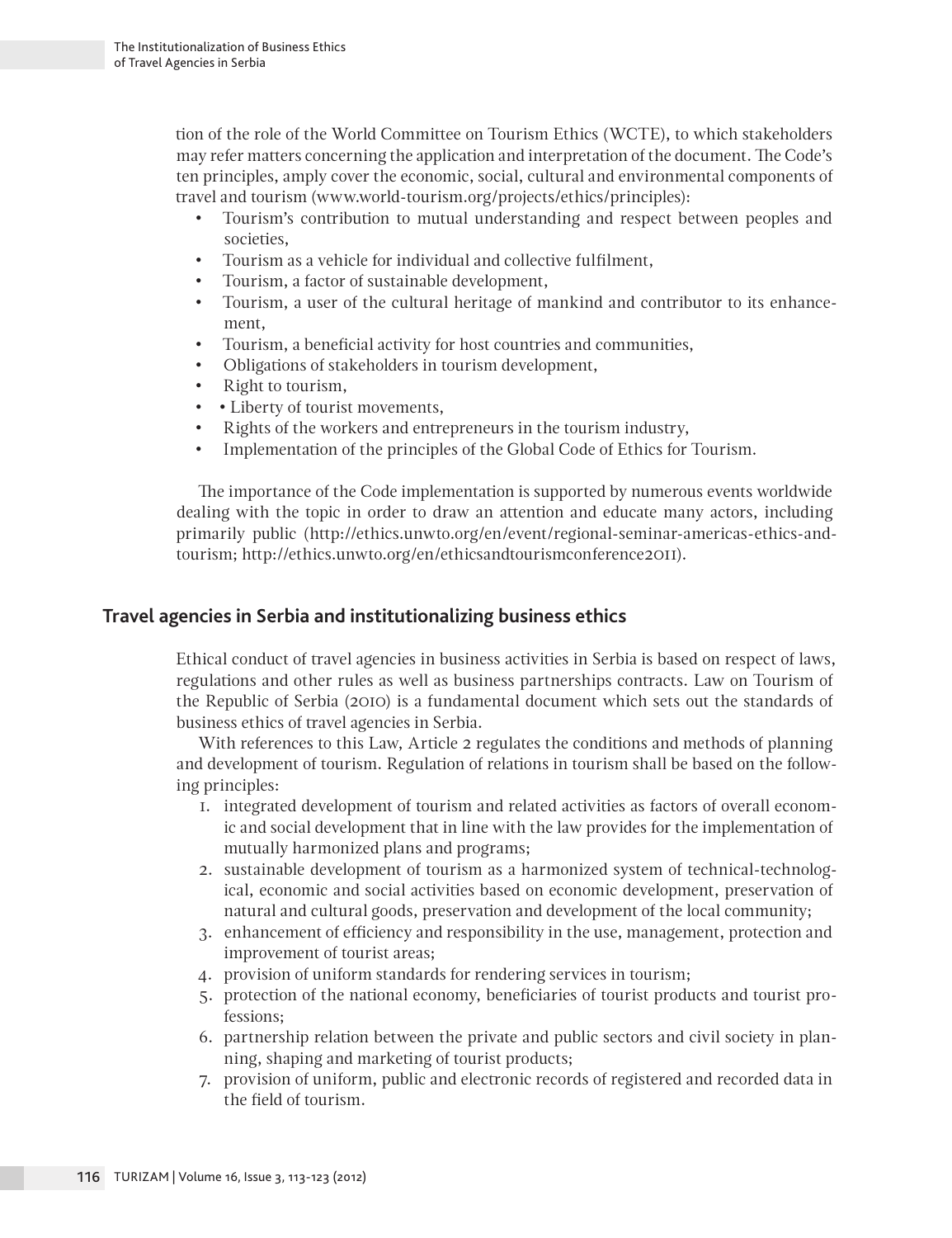It can be concluded that the regulation of relations in tourism in Serbia is modelled on the principles of the Global Code of Ethics.

Activities that travel agency could perform are defined in Article 45. Article 56 as well as Article 57 relates to the rights and obligations of the tour operators and passengers, while Article 58 defines the obligations of intermediary that offers and sells tourist travels of the travel organizer.

The application of the provisions of this Law and regulations adopted based on this Law are supervised by the Ministry and tourism inspectors. According to Article 120, when performing the inspection supervision, the tourist inspector have the right and duty to check whether the prescribed conditions for conducting activities and rendering services regulated by this Law are met, verify the identity of persons employed in business companies, as well as persons conducting activities and providing services regulated by this Law, inspect the premises in which the activities are conducted and services rendered, as well as contracts, records and other documents required for verifying the legality of operation of business companies. The tourist inspector is authorized to sanction unethical behaviour in business activities of travel agencies. That is to say, he is authorized to temporarily ban the performance of activities referred to Article 43 of this Law or to impose a fine on the spot to following: the travel agency that operates without a license or does not meet any more the conditions upon which the license was issued; the travel agency that offers and sells travel arrangements of travel organizer which has not concluded an intermediary travel contract; the agency that does not determine the general conditions of travel and travel program in writing in accordance with the Law on Tourism and the law of obligations; the agency that does not deliver to passengers directly or electronically general conditions of travel and itinerary with the proof of travel; and agency which fails to comply with established general conditions of travel and itinerary.

Doing business in accordance with the Law regulations of tourism industry meets minimum standards of responsible behaviour of tourism participants. As a business entity, travel agency also acts on Serbian market in accordance with other legislative documents such as Law on protection of competition, Consumer protection act, Anti-discrimination law, Law on prevention of abuse at work, Health and safety at work act, Law on environmental protection and others.

Unethical business of travel agencies is usually manifested due to practice which is not consistent with regulations of the Consumer Protection Act. This Act regulates the fundamental rights of the consumers, conditions as well as means of consumer protection. According to the new Law on Consumer Protection and the Law on tourism, which came into force on 1 January 2011, if the agency does not reimburse passengers for a failure of agency, the state will be forced to use insurance policy and pay for the damages. According to Article 105 Consumer Protection Act (http://www.zapotrosace.rs/CMS/download/law-on-consumerprotection-republic-of-serbia.pdf), if the traveller terminates the contract due to breach of conduct, the agency shall bear the costs of its return. If the journey is not in accordance with agreed, the customer may demand deficiency compensation or terminate the contract. The Agency should provide a money-back guarantee and pay the costs of customers return if the service from contract was not provided.

Implementation of the Law on Tourism, with the other aforementioned legislation and action in accordance with their terms is a powerful tool for guiding travel agencies conduct to ethical and social responsibility. However, practice has shown that all these regulations are not sufficient to accept the importance of ethical and responsible conduct. This is sup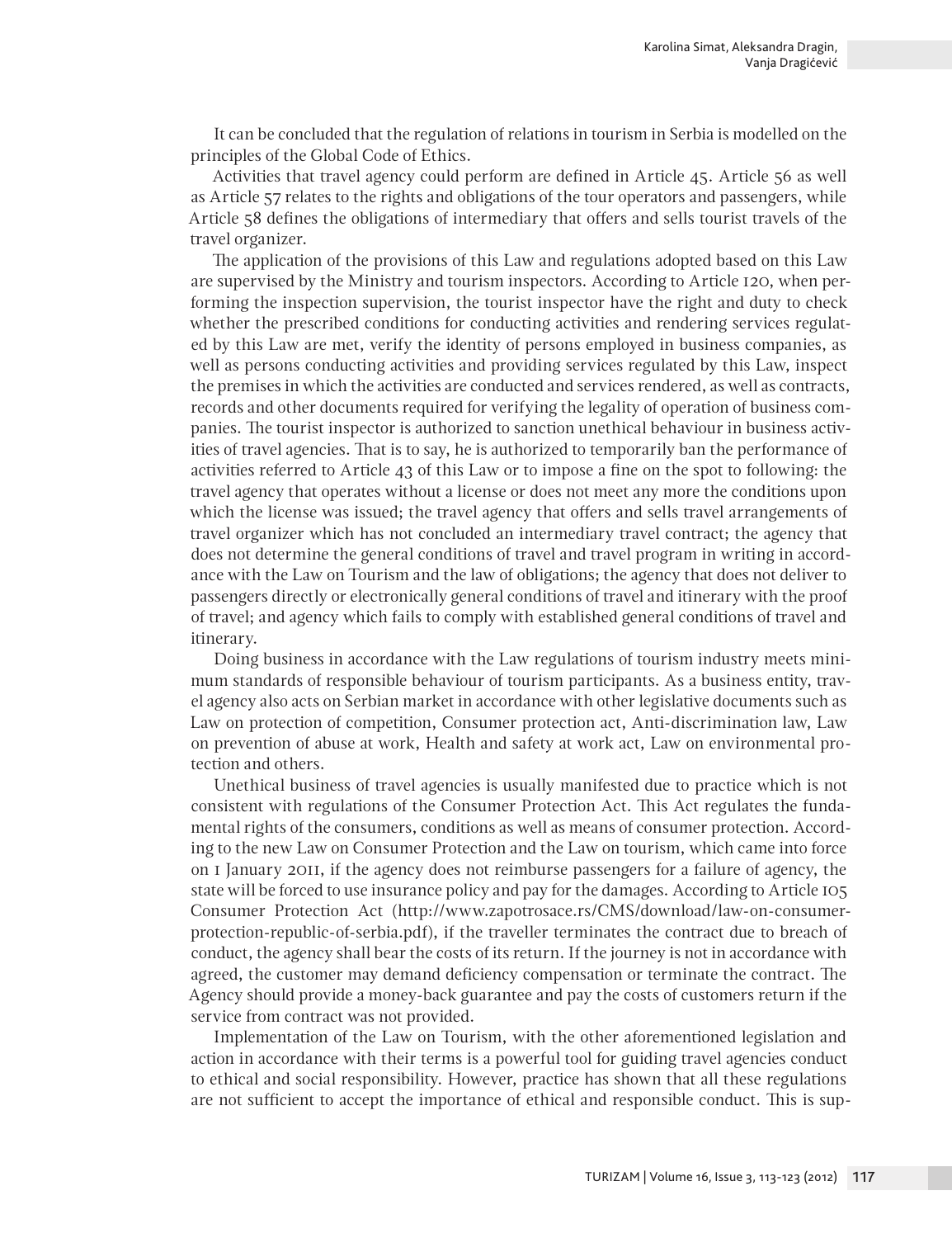ported by numerous scandals of travel agencies based on unethical practices in the first place, through a variety of consumer's as well as business partner's fraud. In 2010 inspectors of Sector for Tourism Inspection (Serbian Government, Ministry for Economy and Regional Development) received 452 applications of citizens against travel agencies in Serbia. Inspectors found that 210 or 46% of complaints were established (http://www.turizamzavasinas. com/sr/aktuelno/na-sta-su-se-turisti-zalili-2010/#). Based on the figures we can conclude that laws prescribe only minimum standards for ethical practice. In one hand, they do not sufficiently raise the awareness of business actors involved in tourism industry about the importance of accepting responsibility and ethical conduct that would contribute to better business partnerships. On the other hand, consumers in Serbia (in this case they are tourists) are not sufficiently aware of their rights, particularly in terms of protection or redress.

In order to advocate common interest related to the products and services offered by travel agencies, their business activities, as well as all aspects of tourism industry, the National Association of Travel Agencies is established. It is produced as a result of social pooling of certain organizations at a time when agencies become aware of all the benefits of joint disposal of tourism products in order to meet basic tourism principles. Such public appearances include all efforts with the purpose of creating a high-quality tourist product in the country, based on the economic interests of all the participants engaged in creating and placing the tourist supply on the market. The existence of such national associations is usual in almost all developed tourist markets which protect domestic tourism economics as well as regional economics.

On the territory of Serbia operates the National Association of Travel Agencies (YUTA). It was founded in 1954 under the name Yugoslav Association of Travel Agencies, as a consequence of the strong development of agency business in the former Yugoslavia. According to available data, it can be concluded that most travel agencies in Serbia, almost four hundred of them, are YUTA members and they perform over 95% of organized domestic and foreign tourist trade. The main purpose of the Association imposes itself - joint participation on tourism market. Such organized tourism association works easier than a separate travel agency. Competitiveness in tourism business is always on the side of these organizations.

On the basis of the Article 37 of YUTA Statute and Article 56 of Law on Tourism ("Official Gazette of the Republic of Serbia" 36/2009 and 88/2010), the Steering Committee has determined general requirements for travel for YUTA members related to:

- • Pre-contractual notification,
- • Registration, payment and contract,
- • Obligations and rights of the organizers,
- • Obligations and rights of passengers,
- Price and content of the travel programs,
- • Changing of prices and passengers right to cancellation,
- • Categorization and services description,
- • Accommodation, meals and transfer,
- • Passports, health and law regulations,
- Luggage,
- • Cancellation and Changing travel program by organizers,
- Cancelling travel arrangements by the passengers,
- • Travel insurance and guarantees,
- • Help, objection, accusation and dispute resolution,
- Individual program and services "on request",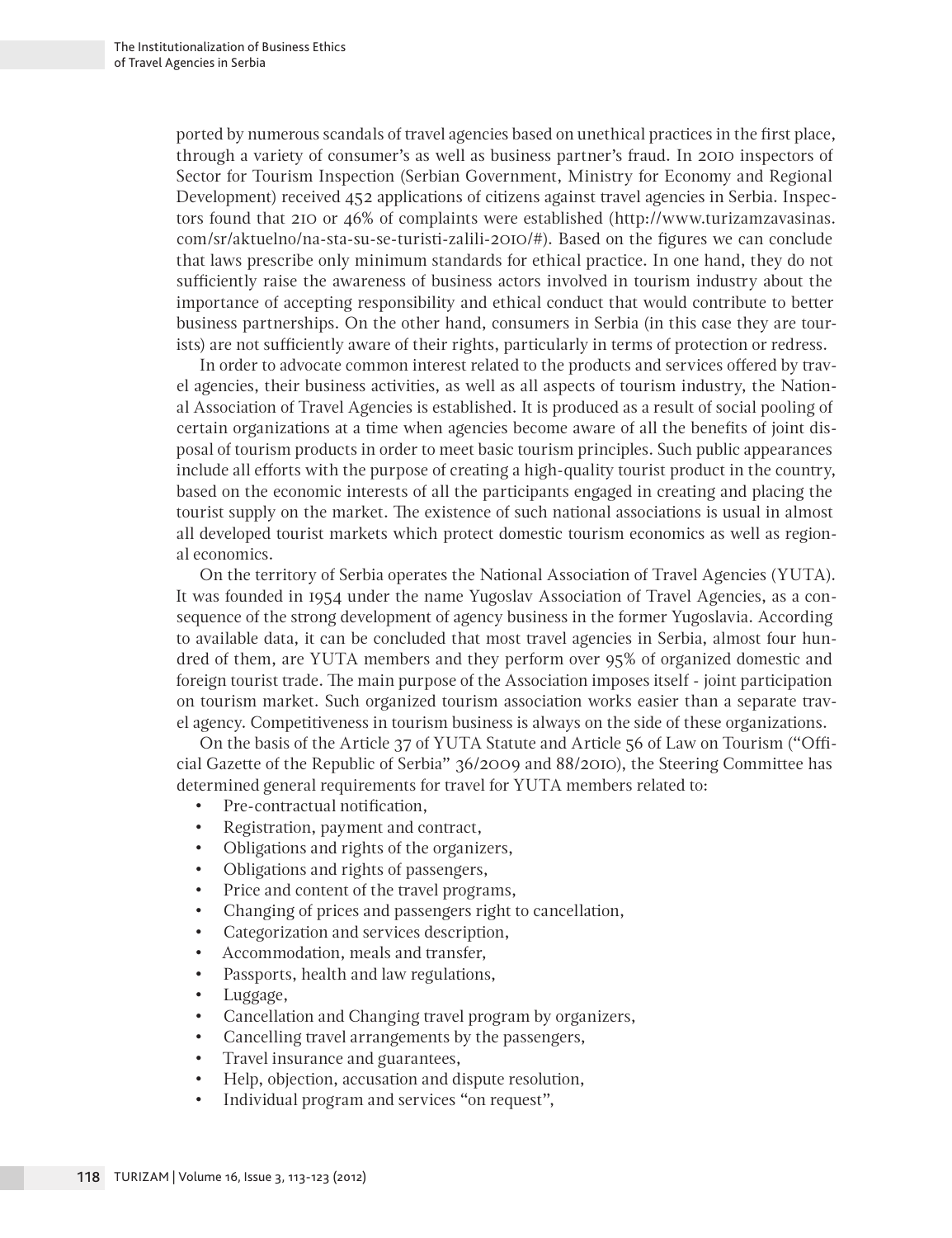- Protection of passengers personal data and
- • Obligingness of acting.

Travel agencies exhibit ethical conduct in business activities throughout conscientious acting according to the general terms of travel. However, modern business requires developing better business partnerships and relationships of social environment, as well as appropriate care for the natural environment.

### **Discussion**

World Committee on Tourism Ethics translated the Global Cod of Ethic for Tourism in 46 languages, including the Serbian (http://ethics.unwto.org/en/content/full-text-global-codeethics-tourism). However, this code has not yet come in such form to travel agencies in Serbia as a recommendation from the competent ministries of the Republic of Serbia or any other body. Furthermore, national data related to the ethical and social dimension of tourism are still not available on the official site of the UNWTO, in contrast to many developed as well as developing countries (http://ethics.unwto.org/en/country-ethics).

Many associations in the world related to the National Association of Tourist Agencies in Serbia have a code of business ethics and rules that their members, agencies and tour operators, committed to professional practice and consumer protection – tourists protection. For example, the primary aims of the Code of Conduct of ABTA (The Association of British Travel Agents) are to ensure that the public receive the best possible service from members, and to maintain and enhance the reputation, good name and standing of ABTA and its members. It's essentially a guide to good practice, although some of what it contains is also required under UK and European law (http://www.abta.com/about/industry\_standards).

Slovenia and Serbia used to be one country twenty years ago, former Yugoslavia, and Slovenia is now a member of the European Union. There acts Association of Tourist Agencies of Slovenia (*ZTAS - Združenje turističnih agencij Slovenije*), which also for its members prescribes business and ethical rules through the Code of Business Conduct and Ethics.

In Bosnia and Herzegovina, also former Yugoslav republic, extremely complex code of business ethics is provided by Statute UTA BiH (Association of Tourist Agencies of Bosnia and Herzegovina), an association that was also created in the tradition of the former Yugoslav Association of Tourist Agencies. It consists of 50 articles (http://www.uta.ba/index. php?option=com\_content&view=article&id=187:kodeks-poslovne-etike&catid=3:o-nama).

In order to accept the importance of responsible and ethical conduct as well as to effective function of tourism market in Serbia and its integration into the international, it is necessary to establish and use codes of business ethics for members of the National Association of Tourist Agencies in Serbia, which could be modelled or based on the codes of the aforementioned related associations in other states.

Existence of a number of separate regulations (primarily laws) that are related to business ethics in tourism proof that Serbia has recognized the importance of responsible conduct of employees in travel agencies. However, the absence of the Global Code of Ethics for Tourism in practice is confusing, because each actor had to cope in a variety of data, rather than having available one complete document (Dragin, 2011).

The Code should give basic guidelines of ethical conduct in business activities of members of the National Association of Travel Agencies in Serbia. The Code would contribute to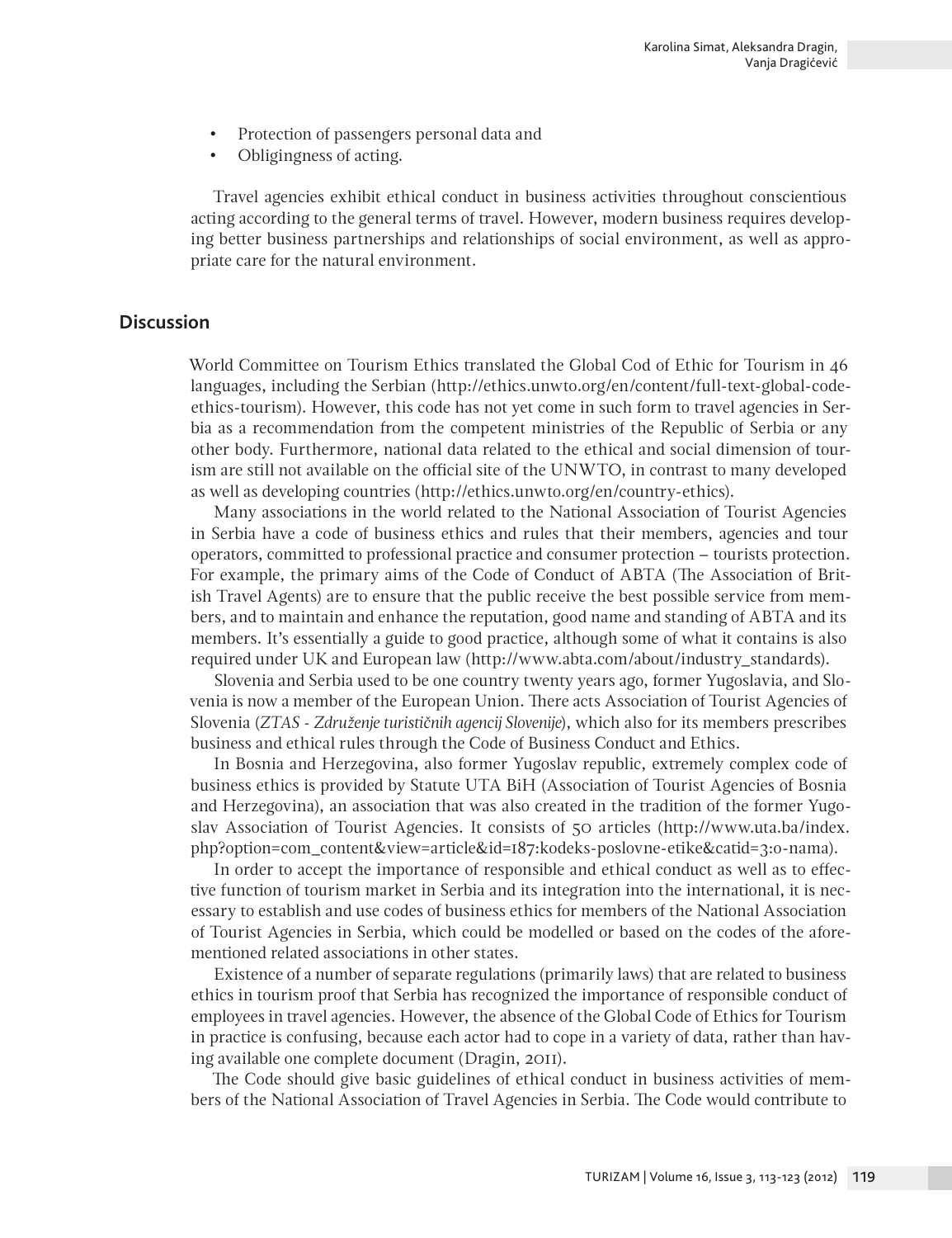more transparent and more effective operations and better relations between members of the Association and the social environment in which they are operating, setting balanced ethical criteria between various rights and obligations of all participants. Certainly, it should be advisable that members of the Association, in accordance with their needs, more specifically develop its own ethical issues and ethical principles of the Code. The main areas of member's activity, which need to be prescribed by the Code, modelled on UTA and ZTAS code of conducts, are:

- Internal relations in a business office,
- • Quality and care for the environment,
- • Relationships with owners,
- • Relationships with customers,
- • Relationships with suppliers,
- • Relationships with competitors,
- • Relationships toward business debt and demand,
- • Relationships with state bodies and public,
- Donations and sponsorships,
- • Adoption and implementation of the Code,
- The procedures for violations of the Code,
- Correction, education and other measures.

Because the Code is voluntary, it is necessary to ensure that all companies joined the National Association of Travel Agencies YUTA, as well as their branches in Serbia and abroad, commit themselves to its principles and goals and take practical measures to implement them. It is necessary that the managing board of the Association form a special monitoring commission on the Code implementation. In case of proven violations of the Code of conduct, the competent authorities of the Association are recommended to take corrective, educational and other measures to penalize business entities and responsible persons. Corrective actions to agencies include the obligation of public apology and business coordination with the regulations of the Code. Educational measures that may be conducted include the obligation to provide advises as well as educational programs under the articles of the Code. It is also possible to implement the following measures: a public warning with publication in the press, radio or television, a prohibition on participation in trade fairs which are organized by the Association, and even upon recommendation by the Membership Committee losing membership status of the Association.

In accordance with needs and possibilities, it is recommended that travel agencies provide employee training that will encourage the Code application and avoid punishment for unethical business conduct.

## **Conclusion**

Ethical conduct of travel agencies in business activities in Serbia is based on respect of the Law on tourism, YUTA standards (general business conditions for its members), regulations and other rules. Moreover, ethical conduct is based on fulfilment of contracts which are made between business partners, tour operators, brokers or transportation companies.

Although Serbia is still a membership candidate for UNWTO, travel agencies, as the representative of heterogeneous structure of tourism industry, have big challenge ahead if tour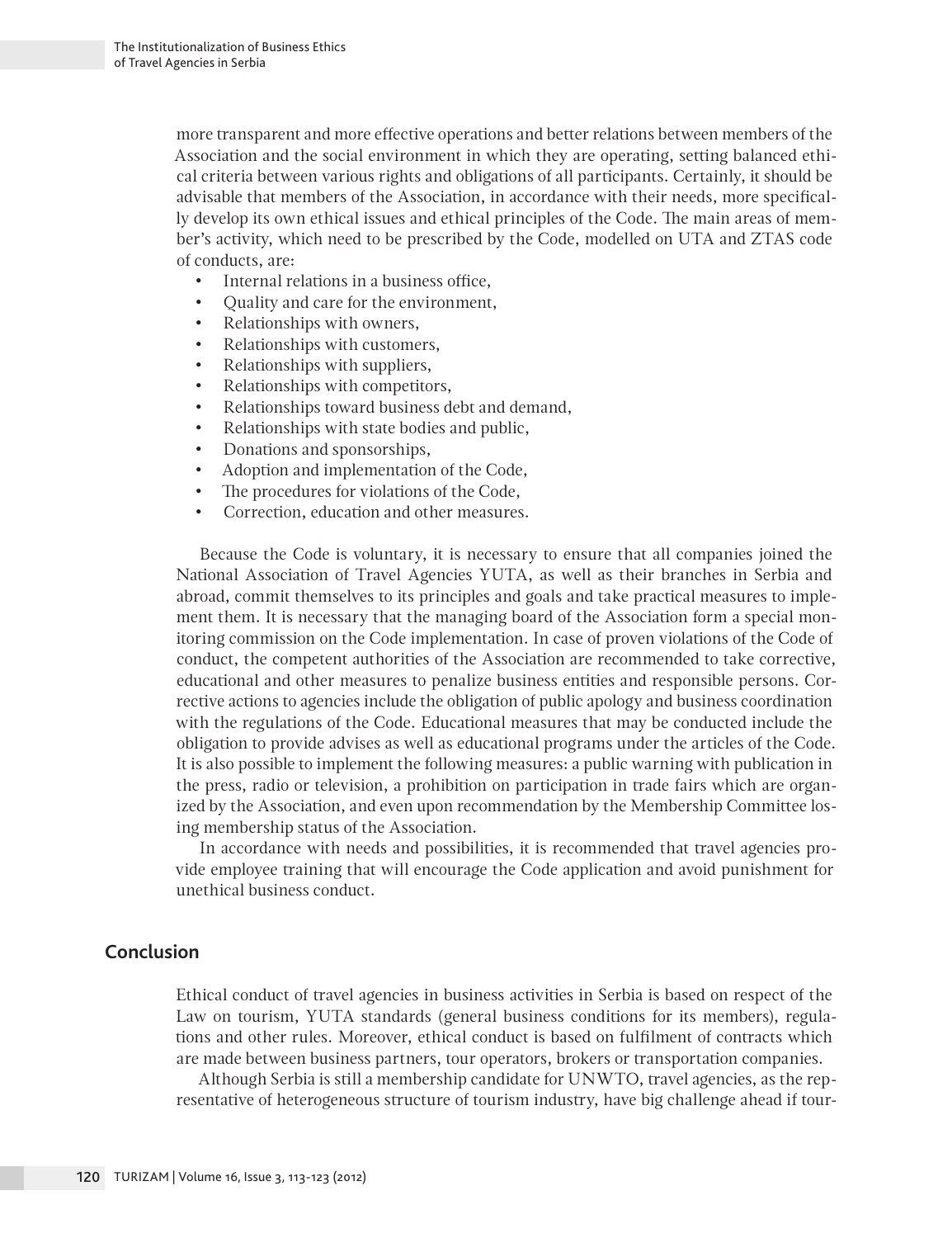ist market of Serbia intend to join international market. In order to survive as economic entities, they have not only to earn a profit, but also must coordinate their operations with law and social values. It increases the need for considering an ethical approach to travel agencies business in Serbia, adoption and implementation of generally accepted principles, codes of ethics which will control relations of the opposed moral values of different societies and socio-cultural consequences that result from them.

General principles of the Global Code of Ethics in Tourism require further concretization to ensure corporate social responsibility. In other words it is not only corporation responsibility and impact on social and business environment where travel agencies operate (do business), but also customer satisfaction and social welfare. Some authors emphasize the necessity for open public dialogue that should determine basic ethical guidelines to promote decision-making to the benefit of both economic subjects and the community in general. This is achieved in Serbia by closer regulation of rights, obligations and responsibilities of the relevant laws and accompanying regulations codified business practices (common practices), mostly on the national level.

Considering the way of determination the guidelines of ethical conduct by the World Tourism Organization and other international tourism organizations and associations, and taking into account the lack of such regulations in Serbia, it can be concluded that, above all, it is necessary not only to adopt such standards in written form, but also to provide their application. The first steps of their appliance should be training of employees of travel agencies.

Implementation of the Code would be more effectively achieved when Government was able to incorporate its principles and goals into national travel policies and legislation. To ensure that there is support for these policies and legislative changes, Government should take steps to consult with industry and other groups to promote their support and voluntary compliance.

Ministry of Economy and Regional Development of the Republic of Serbia, Sector for Tourism, as a competent body, should give an attention to the issues of rules and regulations of ethical conduct in tourist activity, as well as solid system of sanctions directed primarily to the consumer (tourists), action against corruption and unfair competition. In addition, Government should encourage travel communities and industry to develop codes of good practice that are consistent with, and support, the goals and purpose of the UNWTO Code of Conduct. These codes of good practice are another important way of promoting the implementation of the Code. It would raise awareness of business stakeholders in tourism industry about the significance of accepting responsible and ethical business conduct of travel agencies as an indispensable prerequisite for efficient market operation and an integration of the Serbian travel market into the international.

Implementing ethical business conduct would probably raise or affect positively service quality of travel agencies in Serbia, from consumers' perspective, but also, from travel agencies' business partners perspective. Also, it might affect loyalty of clients and business partners, as well as the image of travel agency in a broader sense. As tourist in Serbia, as well as in whole world, become more aware of its rights and travel agencies' obligations related to travel arrangements, implementing ethical business conduct will become a must for travel agencies business and will represent a competitive advantage of travel agency on a highly competitive tourism market. All these issues might represent implications for future researches, in order to raise the awareness on the importance of implementing ethical code in travel agencies and other specifically service enterprises.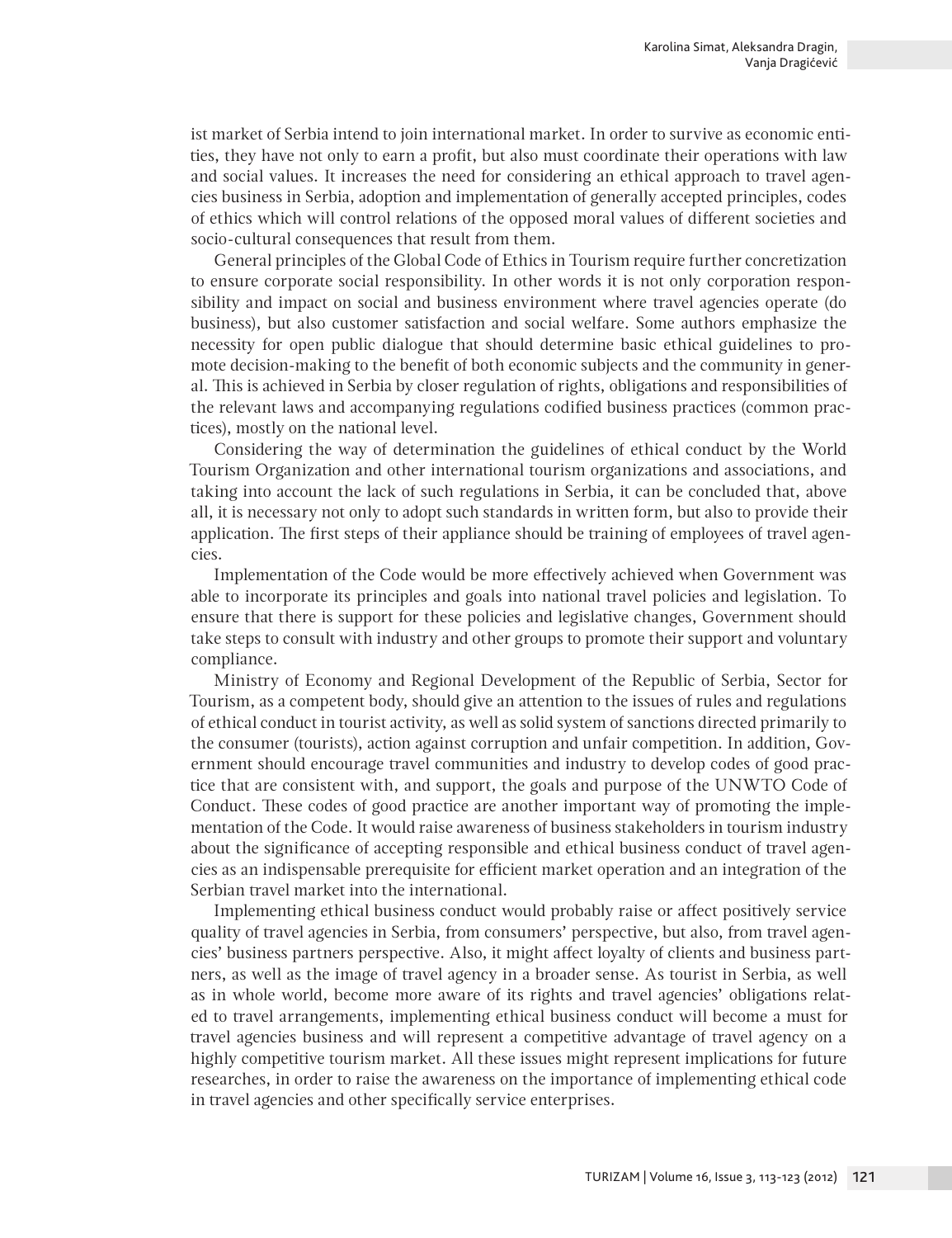### **References**

- Ajanovic, E. (2010). The principles of operation and quality of travel guiding, Bachelor thesis, Faculty of Tourism and Hotel Management, Singidunum University, Belgrade.
- Aleksic, A. (2007). Business Ethics an element of successful business, The Proceedings of Zagreb Faculty of Economics and Business, Vol. 5 (August), 6-8.
- Barry, V. (1979). Moral Issues in Business, Belmont, Calif.: Wadsworth.
- Baumhart, R.C. (1961). How ethical are businessmen?, Harvard Business Review, 39 (4).
- Beauchamp, T. and Norman B. (2001). Ethical Theory and Business, Englewood Cliffs, NJ: Prentice-Hall, 1979, 6th edition.
- Bebek, B. and Kolumbic, A. (2003). Business Ethics, Sinergy.
- Connock, S. and Johns, T. (1995). Ethical Leadership, IPD, London.
- Crane, A. and Matten, D. (2004). Business Ethics: A European Perspective, Oxford University Press, New York.
- Daft, R. L. (2004). Organization Theory and Design, Thompson South-Western, Ohio.
- Daft, R. L. (2006). The New Era of Management, International Edition, Thompson South-Western, China.
- De George, (2003). Business Ethics, Belgrade.
- De George, T. R. (1987). The Status of Business Ethics: Past and Future, Journal of Business Ethics, 6, Springer Science+Business Media.
- De George, T. R. (1999). Business Ethics, N.Y.: Macmillan, 1982, 5th edition, Prentice-Hall.
- Donaldson, T. and Werhane, P. (2002). Ethical Issues in Business: A Philosophical Approach, Englewood Cliffs, NJ: Prentice-Hall, 1979, 7th edition.
- Dragin, A. S. (2011). Tourism and business ethics, material from lectures, University of Novi Sad, Faculty of Sciences, Department of Geography, Tourism and Hotel Management, Novi Sad.
- Drummond, J. and Bain, B. (2001). Business Ethics, Clio, Belgrade.
- Dujanic, M. (2003). Business ethics in the function of management, Proceedings of Rijeka Faculty of Economics: Journal of Economics and Business 21(1).
- Elakovic, S. (2008). Business ethics and communication, Singidunum University, Belgrade.
- Fisher, J. (2003). Surface and deep approaches to business ethics; Leadership & Organization Development Journal 24(2), 96-101.
- Goldman H. A. (1980). The Moral Foundations of Professional Ethics, NJ: Rowan & Littlefield, Totowa.
- Group by UNWTO (2007). 2008 International Recommendations for Tourism Statistics, New York/Madrid.
- Hall, J. S. (1992). The Emergence of Ethics in Quality, Ethics in Hospitality management, book of Readings Education Institute of American Hotel & Motel Association, East Lansing, Michigan.
- Johannesen L. R. (1990). Ethics in Human Communication, Third edition, Prospect Heights, IL: Waveland.
- Jovicic, A., Pivac, T. and Dragin, A. (2011). Ethical Conduct of Employees in Tourist Organizations in Novi Sad (Serbia), Turizam 15(4), 135-147.
- Karpati, T. (1983). Business Ethics, Graphics, Osijek.
- Law on tourism (2009). Official Gazette of the Republic of Serbia 36/2009.
- Law on tourism (2010). Official Gazette of the Republic of Serbia 88/2010.
- Maric, S. and Lekovic, B. (2009). Institutionalizing ethics and influence on the management of business system, Annals of the Faculty of Economics in Subotica vol. 22, 53-59.